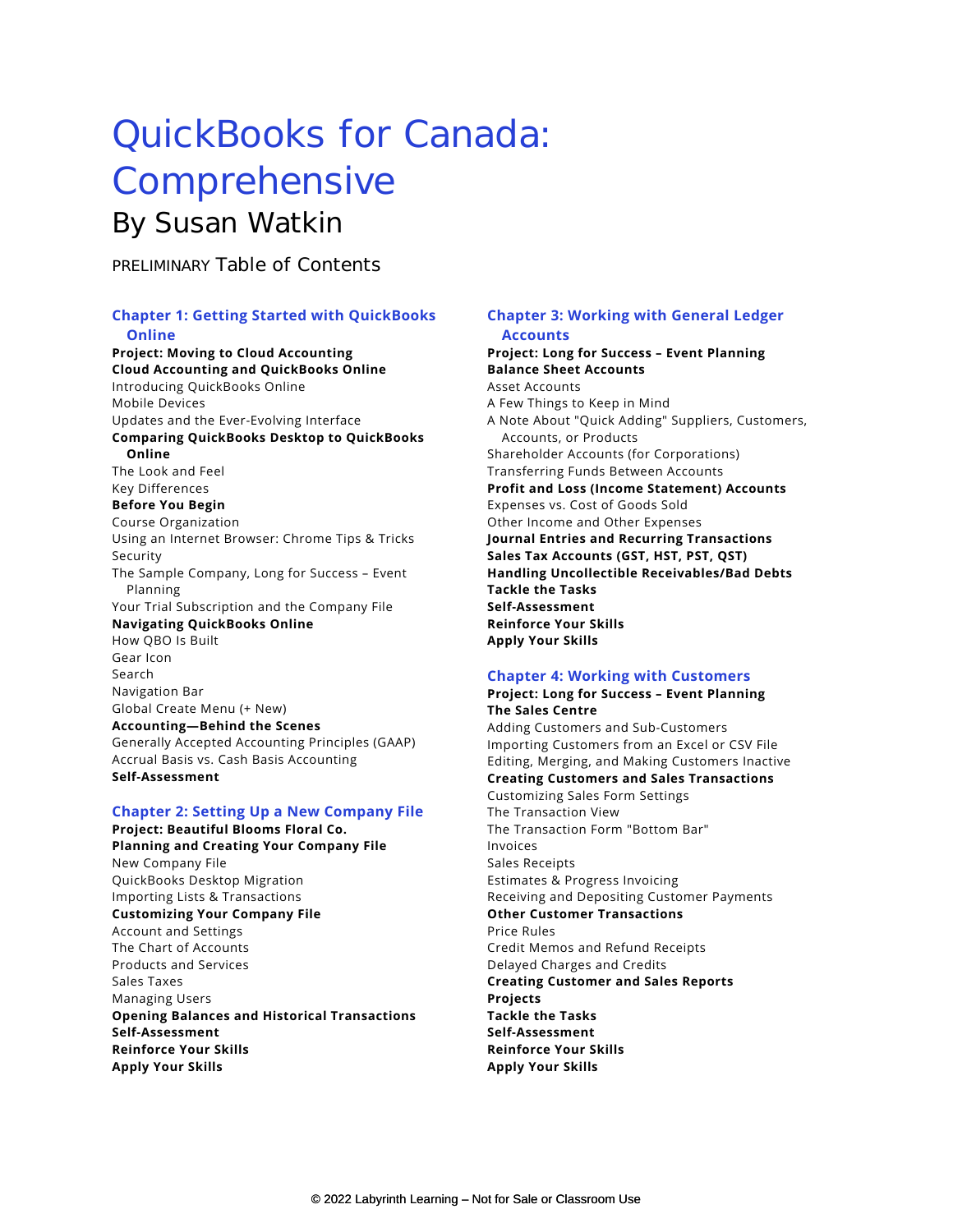## **Chapter 5: Working with Suppliers**

#### **Project: Long for Success – Event Planning The Expenses Centre**

Adding Suppliers Importing Suppliers from an Excel or a CSV File Editing, Merging, and Making Suppliers Inactive **Creating Supplier Transactions** Customizing Expense Form Settings Bill Cheque and Expense Transactions

Purchase Orders **Other Supplier Transactions**

Billable Expenses Supplier Credits and Refunds Paying Bills

#### **Creating Supplier and Expense Reports**

Accounts Payable Reports Other Supplier Reports **Tackle the Tasks Self-Assessment**

**Reinforce Your Skills Apply Your Skills**

## **Chapter 6: Managing Banking**

**Project: Long for Success – Event Planning The Banking Centre (a.k.a. Transactions Centre)** Connecting the Accounts **Bank Feeds Overview** For Review, Categorized, and Excluded Categorizing or Entering Transactions Split and Multiple Transactions **Managing Bank Rules Receipt Import and Capture Reconciling Accounts Tackle the Tasks Self-Assessment Reinforce Your Skills Apply Your Skills**

#### **Chapter 7: All in a Day's Work!**

**Project: Beautiful Blooms Floral Co. Before You Begin Week Ending 8/15/2026** Thursday 13/08/2026 Friday 14/08/2026 Saturday 15/08/2026 Create a Report Prepare Your Deliverables—Set 1 **Week Ending 8/22/2026** Thursday 8/20/2026 Friday 21/08/2026 Saturday 8/22/2026 Prepare Your Deliverables—Set 2 **Week Ending 8/29/2026** Thursday 8/27/2026 Friday 8/28/2026 Saturday 8/29/2026 Prepare Your Deliverables—Set 3 **Tuesday 9/1/2026** Prepare Your Deliverables—Set 4 Look at the Big Picture

## **Chapter 8: Managing Inventory**

**Project: Long for Success – Event Planning Inventory Management** Getting Started with Inventory Inventory Bundles Inventory Adjustments **Inventory Purchases** Purchase Orders Receiving Inventory Against a Purchase Order Adding an Extra Charge when Receiving Product Purchase Order Reports **Inventory Sales Inventory Reports Tackle the Tasks Self-Assessment Reinforce Your Skills Apply Your Skills**

#### **Chapter 9: Period-End Tasks and Filing Sales Taxes**

**Project: Long for Success – Event Planning Period-End Tasks** Account Reconciliation Trial Balance Report Review Preparing Financial Reports **Closing the Books Sales Tax Filing** Preparation and Review Adjustments **Self-Assessment Reinforce Your Skills Apply Your Skills**